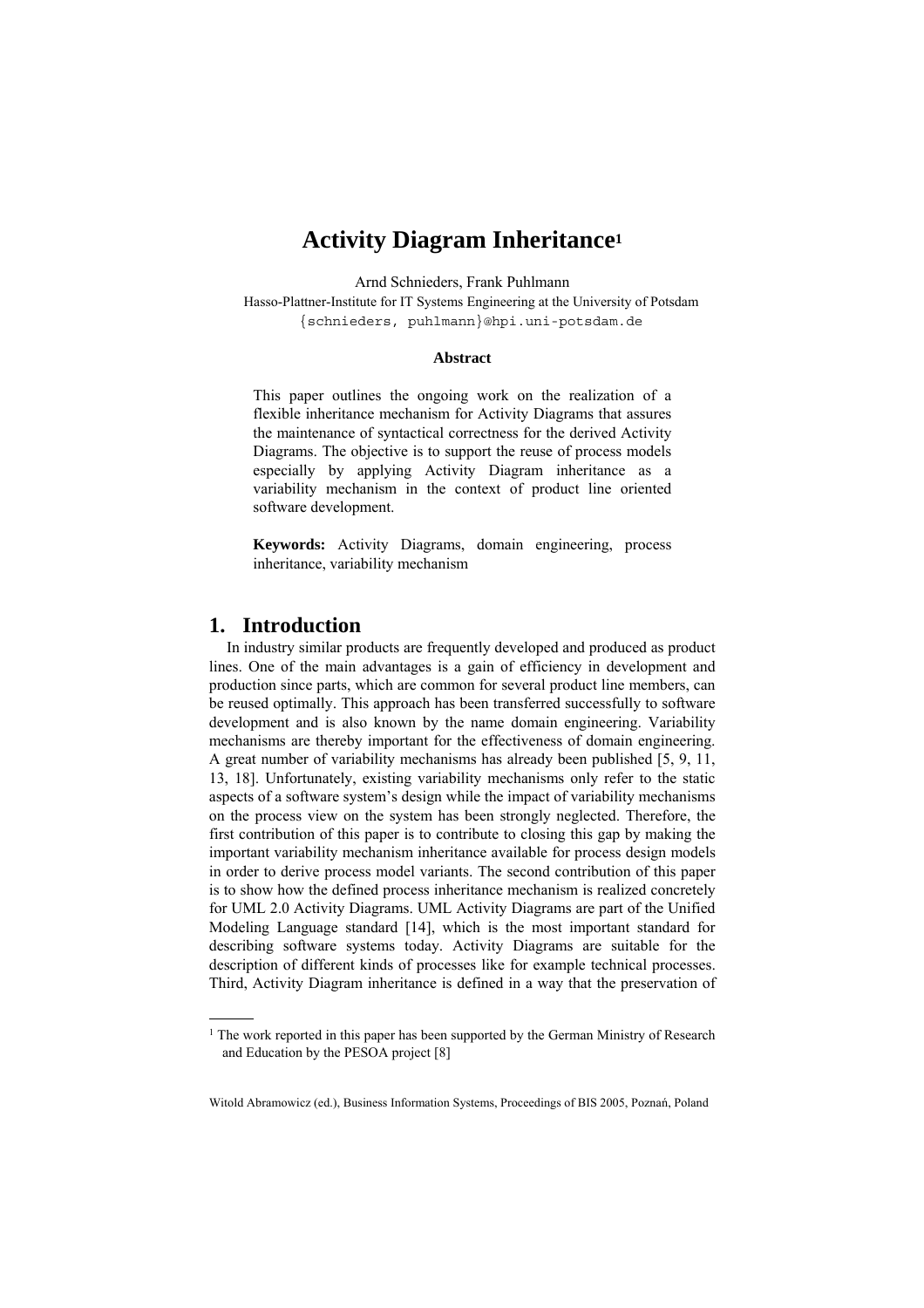the syntactical correctness of a process diagram variant is assured upon derivation from the original diagram. Thus using Activity Diagram inheritance, process design diagrams can be reused for similar products assuring the maintenance of syntactical correctness. Thereby development effort can be saved. The classification of this work in our long-term research activities, where a system-requirement driven reutilization of process design models is desired, can be found in 6.1.

This paper is structured as follows: Section 2 gives a definition of inheritance as used in this paper. Section 3 defines inheritance for Activity Diagrams, narrows down the class of Activity Diagrams regarded here and describes what will be considered as a syntactically correct Activity Diagram. Section 4 outlines the syntax-maintaining inheritance transformations deduced from the Activity Diagram inheritance definition and explains their application on the basis of a real motor control unit process. Section 5 gives an overview of existing work on process inheritance. Section 6 summarizes briefly this paper and gives an outlook for further investigations. Since this is a work in progress paper, there are still some important issues to be dealt with.

### **2. Clarification of the Inheritance Term**

The first logical step in transferring an inheritance mechanism on Activity Diagrams is to clarify what inheritance actually means. Doing so it turns out that there is no unique normative definition of inheritance but that there are numerous ones, which can be quite different like for example the inheritance definition in [6] versus the inheritance definition in [12]. According to [20] there are actually three different conceptions that are typically mixed up with the term inheritance: subclassing, subtyping, and conceptual specialization. A definition of specialization is given by [15].

Subclassing is the type of inheritance that allows for the arbitrary redefinition, addition and cancellation of properties in subclasses. It is the type of inheritance that will be taken as a basis for the definition of an Activity Diagram inheritance mechanism because it offers the greatest flexibility in the reutilization of Activity Diagrams, which is our main objective. According to [20] subclassing can be formally defined as follows:

$$
R=P\oplus \Delta R,
$$

where  $R$  corresponds to the derived subclass,  $P$  denotes the ancestor class  $R$ is derived from, ∆*R* designates the properties in which *R* differs from *P* and ⊕ denotes the operation that in some way combines *P* with ∆*R* yielding *R* . The parts  $\Delta R$  newly added to P may overlap with properties of P resulting in these properties being overwritten or cancelled.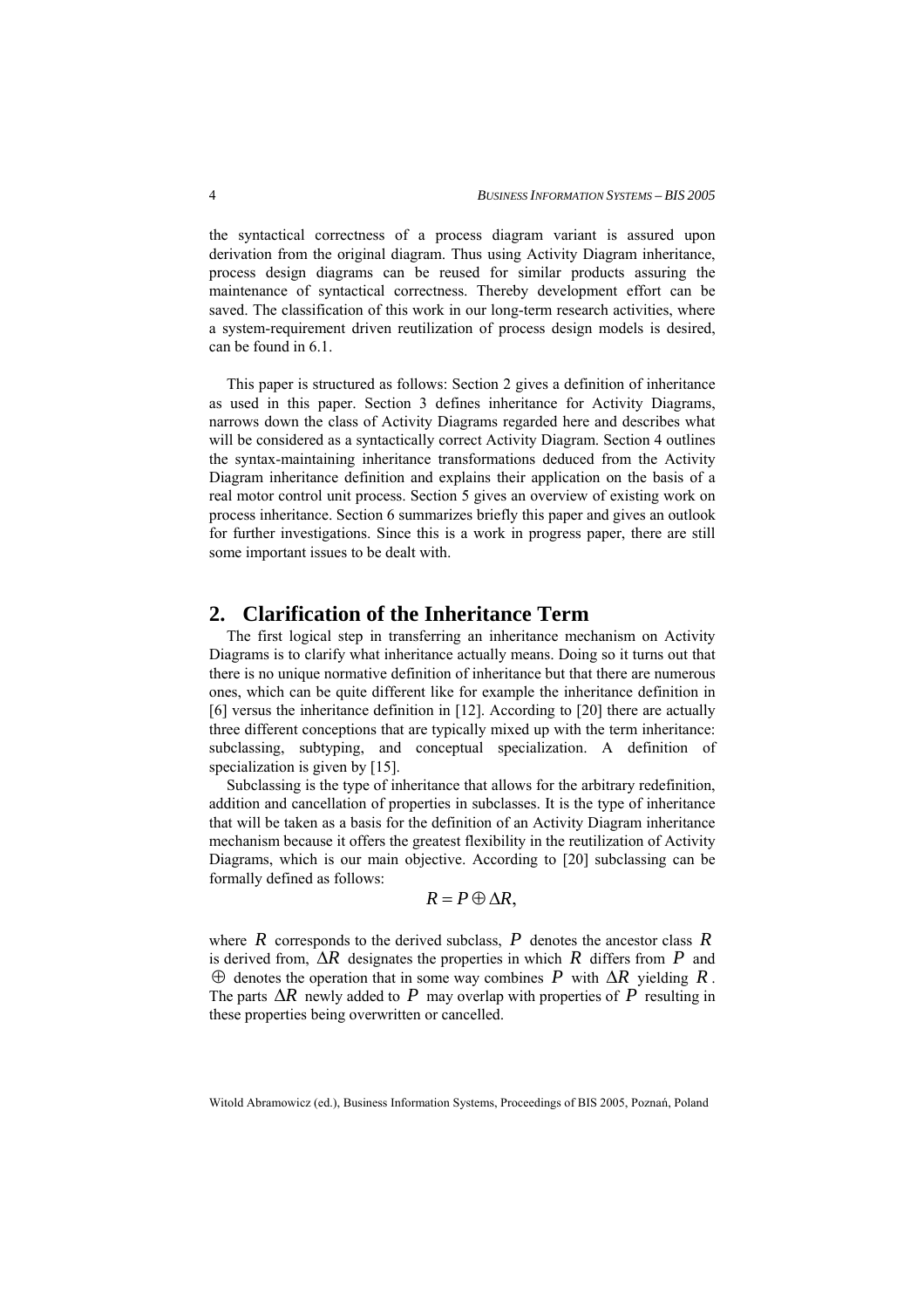# **3. Inheritance in Activity Diagrams**

The inheritance mechanism for Activity Diagrams presented here is a mapping of the subclassing mechanism presented in Section 2 to processes. Thus inheritance between Activity Diagrams shall be defined as follows: a subactivity *CA* inherits from its superactivity *PA* according to the following schema:

$$
CA = PA \oplus \Delta CA
$$

∆*CA* comprises elements that shall be newly added or that are already present in *PA* and shall be modified. By default modification of an element here means its replacement by another component. The replacing component may either be a single element or a subprocess, while the replaced element may only be a single element. Since a single element can invoke a new subprocess on his part, also entire subprocesses can be replaced.  $\oplus$  designates the combination of *PA* with ∆*CA* that adds the new elements and replaces existing ones which are subject to modification.

### **3.1. Class of Activity Diagrams Regarded in this Paper**

This paper will restrict itself on the IntermediateActivities compliance level of the UML 2.0 Activity Diagram specification. Accordingly the regarded Activity Diagrams consist of elements for modeling sequential, alternative, and concurrent control and data flows. The reduction on Intermediate Activities aims to achieve a reduction of the complexity of realizing inheritance rules for Activity Diagrams while they comprise modeling elements, which are absolutely sufficient for many applications.

# **3.2. Valid Activity Diagrams and Constraints for the Derivation of Subactivities**

For the Activity Diagrams considered here it is assumed that they are correct according to the UML specification [14]. Nevertheless Activity Diagrams may exhibit intolerable errors without violating the UML specification. It shall be ensured that these kinds of errors are not introduced in accurate Activity Diagrams by using the Activity Diagram inheritance mechansm introduced here, i.e. the inheritance mechanisms shall be correctness-preserving. In this paper Activity Diagrams will be considered to be syntactically correct if they are in addition to the assumed correctness according to [14] free of:

- deadlocks
- livelocks, i.e. loops that don't terminate
- dead nodes, i.e. nodes that can never be reached during process execution

These correctness criteria shall be defined formally in the context of further investigations. In addition to the abovementioned syntactical constraints some notational restrictions shall be imposed for the sake of simplicity and clearness.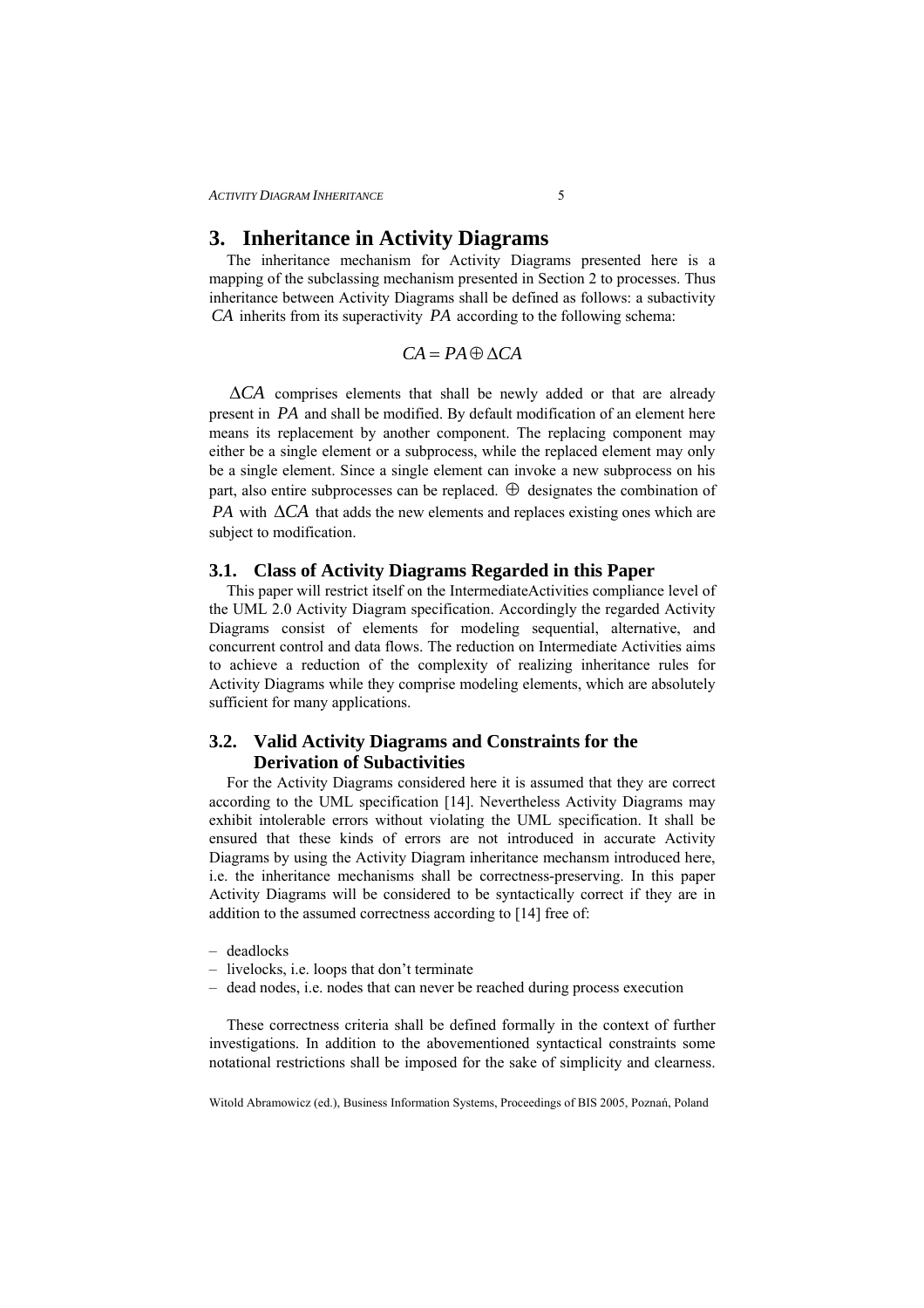Constructions like the following (multiple edges flowing into or leading from the same Pin) shall be forbidden:



**Figure 1.** Multiple edges per pin are not allowed.

Instead the following semantically identical representation shall be used:



**Figure 2.** Construction to be used instead of multiple edges per pin

Incoming control flows are joined with the incoming data flows. If there is more than one incoming data flow it doesn't matter with which one the control flow is joined. Not allowed:

$$
\frac{{\partial F(H)}{\partial F(H)}}{{\partial F(H)}}\fbox{2}
$$

**Figure 3.** Actions shall not have incoming data and control flow edges at the same time.

Semantically identical representation to be used instead:

$$
\underbrace{\overset{OF(In)}{CF(In)}} \longrightarrow \boxed{Act}
$$

**Figure 4.** Construction to be used for Actions with incoming data and control flow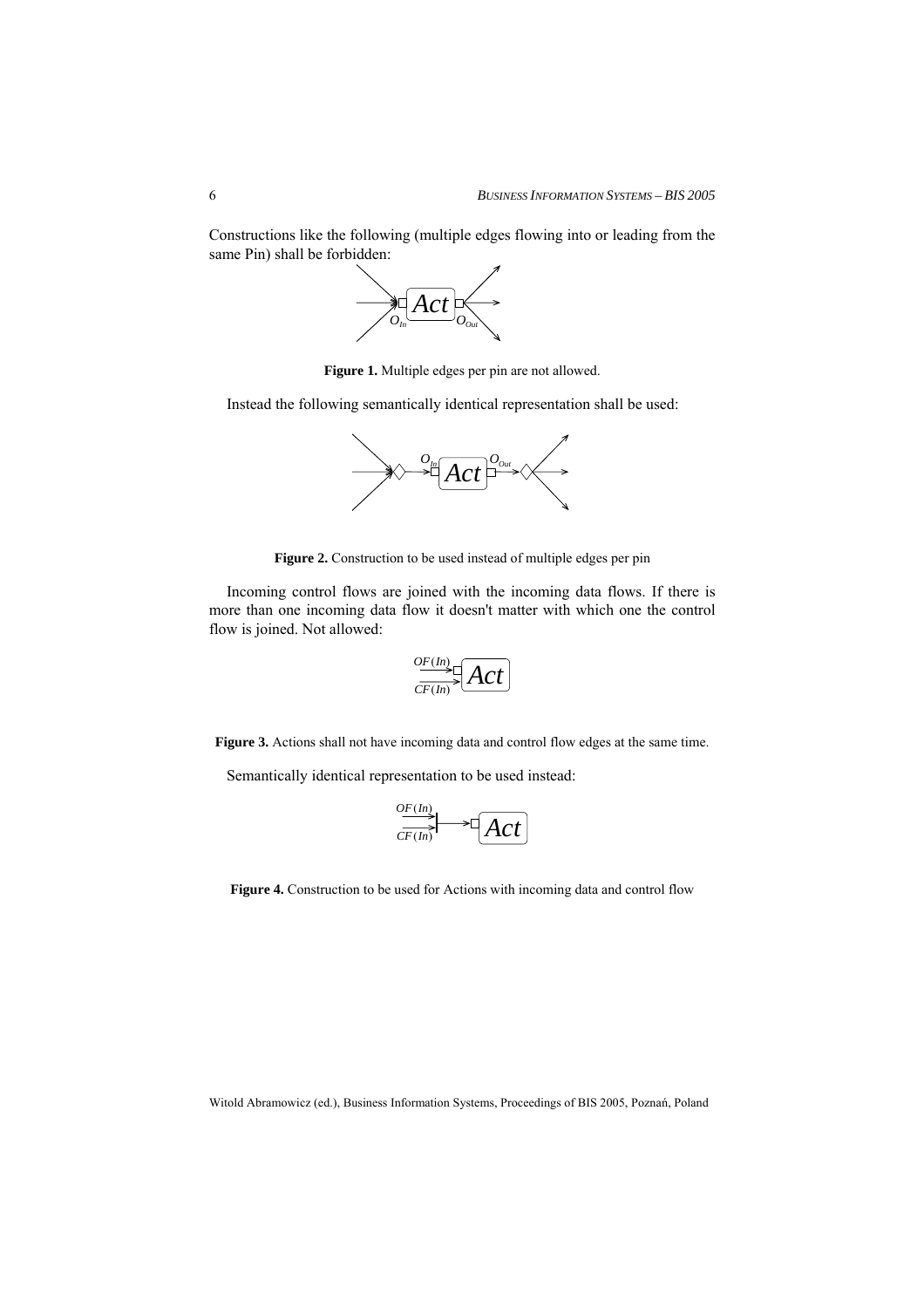# **4. Realization of the Inheritance Mechanism**

Table 1 and Table 2 summarize which process modifications are possible during inheritance according to the Activity Diagram Inheritance definition in 3.

|  | Table 1. Possible replacements for Activity Diagrams |  |  |
|--|------------------------------------------------------|--|--|
|  |                                                      |  |  |

| replaces          | Simple Element | <b>Subprocess</b> |
|-------------------|----------------|-------------------|
| Simple Element    |                |                   |
| <b>Subprocess</b> |                | Λ                 |

**Table 2.** Possible additions for Activity Diagrams

| is added          |  |
|-------------------|--|
| Simple Element    |  |
| <b>Subprocess</b> |  |

The third row in Table 1 indicates that Activity Diagram subprocesses may theoretically be replaced by simple Activity Diagram elements or subprocesses during inheritance. The crosses are thereby parenthesized because subprocesses are in fact treated as simple elements. Therefore the subprocess to be replaced is represented as a separate Activity and substituted by a Call Behavior Action invoking the new Activity. So arbitrary subprocesses, which can be encapsulated in a separate Activity can be replaced according to the rules for the substitution of Actions during inheritance. The addition of simple elements and subprocesses is still a matter of further investigations as indicated in Table 2.

#### **4.1. Substitution of Simple Elements by Simple Elements**

The tables below summarize, what types of simple Intermediate Activity Diagram elements can be overwritten by what other simple element types. The tables are to be read from left to right. An arrow pointing to the right means "can replace", an arrow pointing to the left means "can be replaced by". The braces indicate that a substitution is subject to certain constraints, which will not be discussed here in detail for spatial reasons.

|        | Action | <b>CentralBuffer</b><br><b>Node</b> | DecisionNode/<br><b>MergeNode</b> | <b>ForkNode</b><br>JoinNode |
|--------|--------|-------------------------------------|-----------------------------------|-----------------------------|
| Action |        |                                     |                                   |                             |

**Table 3.** Action Substitutions

**Table 4.** ObjectNode substitutions

|                          | Pin | DecisionNode/<br><b>MergeNode</b> |
|--------------------------|-----|-----------------------------------|
| Pin                      |     |                                   |
| <b>CentralBufferNode</b> |     |                                   |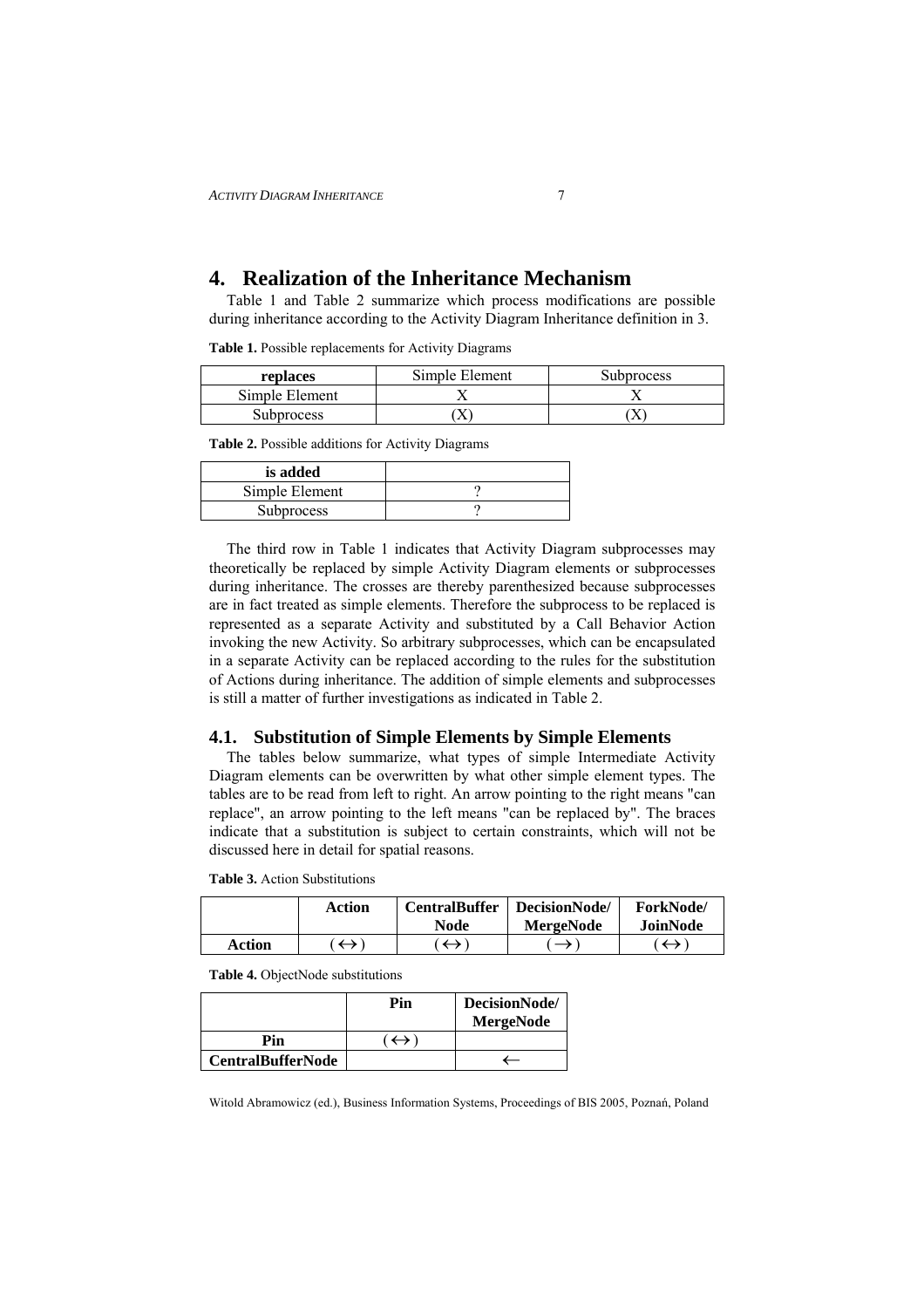|                                     | <b>Initial</b><br><b>Node</b> | <b>Activity</b><br>FinalNode | <b>Flow</b><br><b>FinalNode</b> | <b>Merge</b><br><b>Node</b> | Fork<br><b>Node</b> | Join<br><b>Node</b> |
|-------------------------------------|-------------------------------|------------------------------|---------------------------------|-----------------------------|---------------------|---------------------|
| <b>InitialNode</b>                  | $\leftrightarrow$             |                              |                                 |                             |                     |                     |
| <b>ActivityFinal</b><br><b>Node</b> |                               | $\leftrightarrow$            |                                 |                             |                     |                     |
| <b>FlowFinal</b><br><b>Node</b>     |                               | $\leftarrow$                 | $\leftrightarrow$               |                             |                     |                     |
| <b>MergeNode</b>                    |                               |                              |                                 | $\leftrightarrow$           |                     |                     |
| ForkNode                            |                               |                              |                                 |                             | $\leftrightarrow$   |                     |
| JoinNode                            |                               |                              |                                 |                             |                     | $\leftrightarrow$   |

**Table 5.** ControlNode substitutions

**Table 6.** ActivityPartition substitutions

|                          | <b>ActivityPartition</b> |
|--------------------------|--------------------------|
| <b>ActivityPartition</b> | $\leftrightarrow$        |

#### **4.2. Substitution of Simple Elements by Subnets**

Up to now the correctness-preserving substitution of Actions with arbitrary numbers and types of input and output pins by structurally typical subprocesses has been investigated. Also Activity Diagram elements replaceable by Actions according to 4.1 can be subject to the same subprocess substitutions. Some of the investigated substitutions are presented in 4.4.

In principle for substitution any subprocess can be used that has the same input and output interface (i.e. the same numbers and types of Pins and incoming and outgoing edges) as the substituted component, that follows the restrictions for Activity Diagrams defined in 3.2 and that does not duplicate or delete any tokens in comparison to the substituted node. Moreover for every replacing subprocess it must be assumed that the execution time of the contained Actions is always finite, that the contained Activity Edges never dispose of unsatisfiable Guard-Expressions and that any Decision Node is constructed in a way that for every incoming token always exactly one of the edges running out of the Decision Node accepts the offered token.

### **4.3. Substitution of Subnets**

Substitution of subnets shall be realized by reducing it to the substitution of Call Behavior Actions, which invoke the subnet to be substituted and that has been sourced out into a separate Activity. Therefore it has to be investigated what kinds of subnets can be sourced out into a separate Activity and thus may be replaced. This question is not trivial at all and will be subject to further investigations. In order to avoid problems (deadlocks, syntax violations, etc.) the subprocess encapsulation shall only be allowed according to the following rule for the moment: in an Activity Diagram *A* a subnet *B* can be sourced out into an Activity that is invoked by a Call Behavior Action *t* , if for any Activity Edge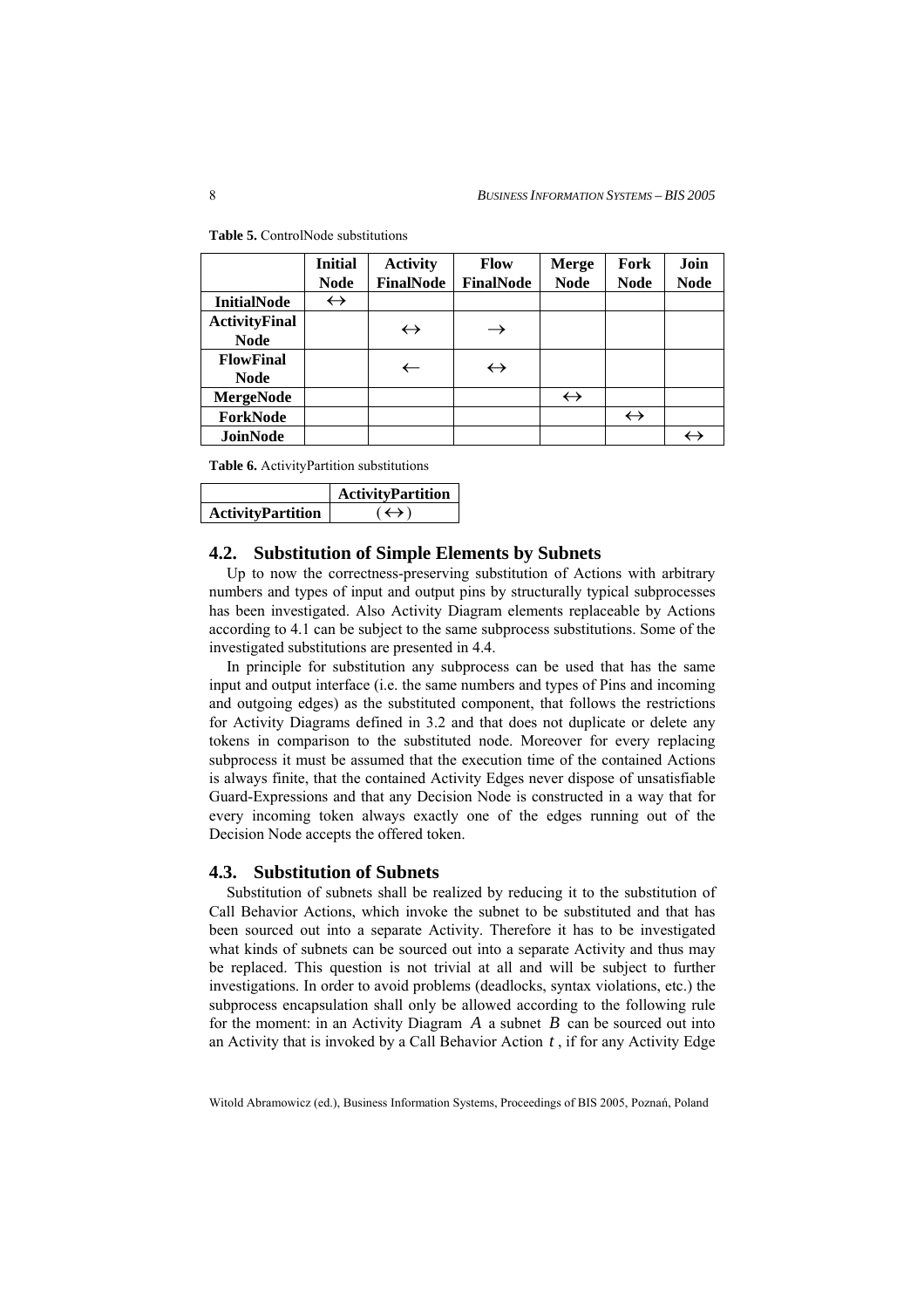$x \rightarrow y$  from *B* to *A*' (and for any Activity Edge  $x \leftarrow y$  from *A*' to *B*) the following applies:

- *x* is an Action in *B* and *y* is an Action in *A*'
- any edge *x* ← *y* leading from *A*' to *B* meets in the same Action *<sup>s</sup> x*
- any edge *x* → *y* leading from *B* to *A*' runs out of the same Action *xe*

( *A*' corresponds to net *A* without subnet *B* ). Figure 5 illustrates the abovementioned rule.



**Figure 5.** Allowed subprocess encapsulations

# **4.4. Example for the Application of Activity Diagram Inheritance**

Due to a lack of space mechanisms for the replacement of subprocesses by other subprocesses will be introduced only by means of an example. The example shows a cutout of a motor control unit initialization process from which the process of a motor control unit with an integrated immobilizer system is derived using Activity Diagram inheritance. The constraints which have to be regarded for every substitution are omitted. Figure 6 shows the initial motor control unit initialization process without immobilizer system.



**Figure 6.** Initial motor control unit process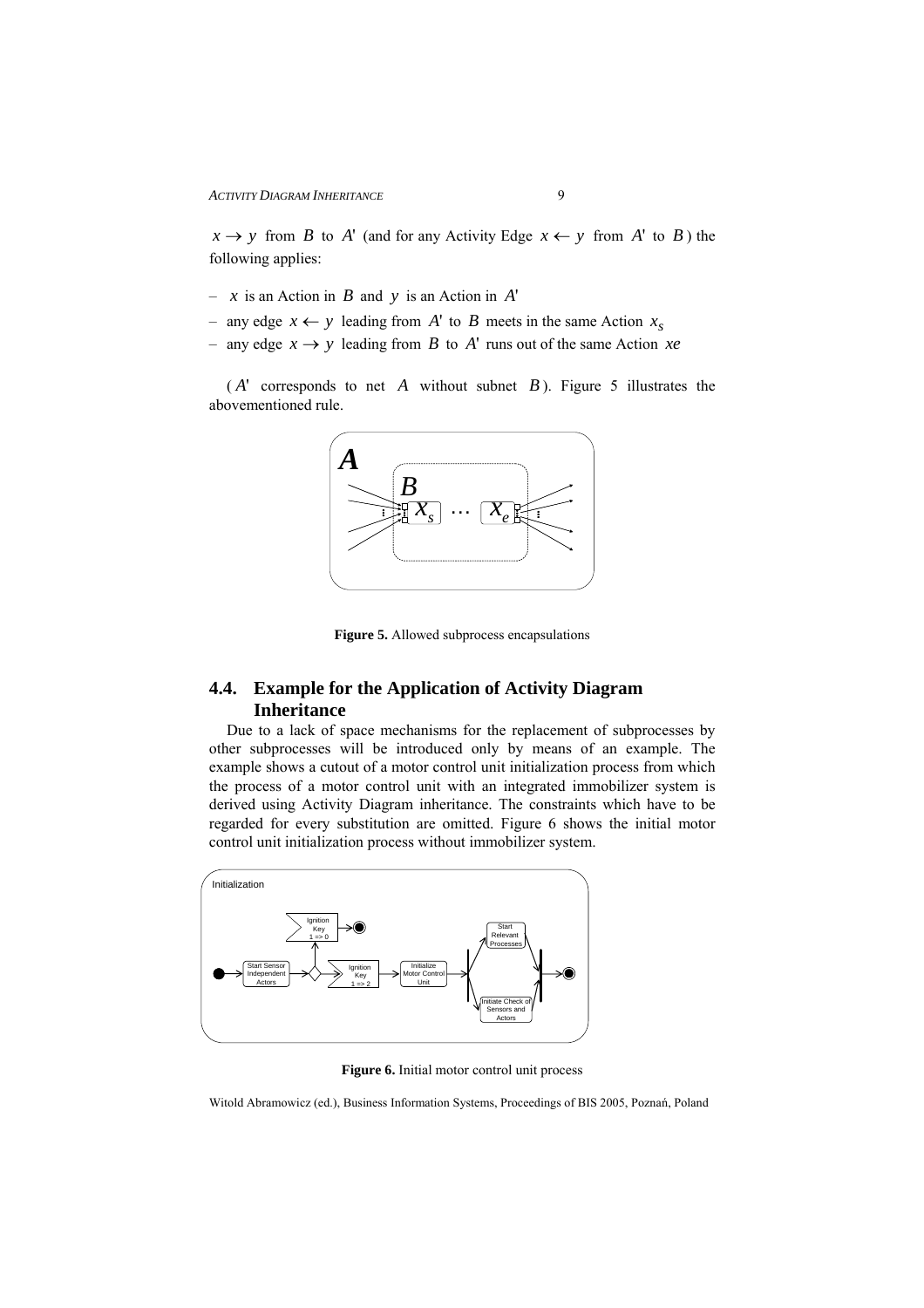Figure 7 depicts the first inheritance step, where the Action "Initialize Motor Control Unit" is replaced by an Action sequence adding the new Action "Check Immobilizer Sensors".



**Figure 7.** Motor control unit process after first inheritance step

This substitution follows the general schema for the substitution of an Action (and therefore also subnets that can be encapsulated as a separate Activity) with arbitrary numbers and types of input and output pins by an Action sequence as shown in Figure 8.



**Figure 8.** General schema for first inheritance step: sequence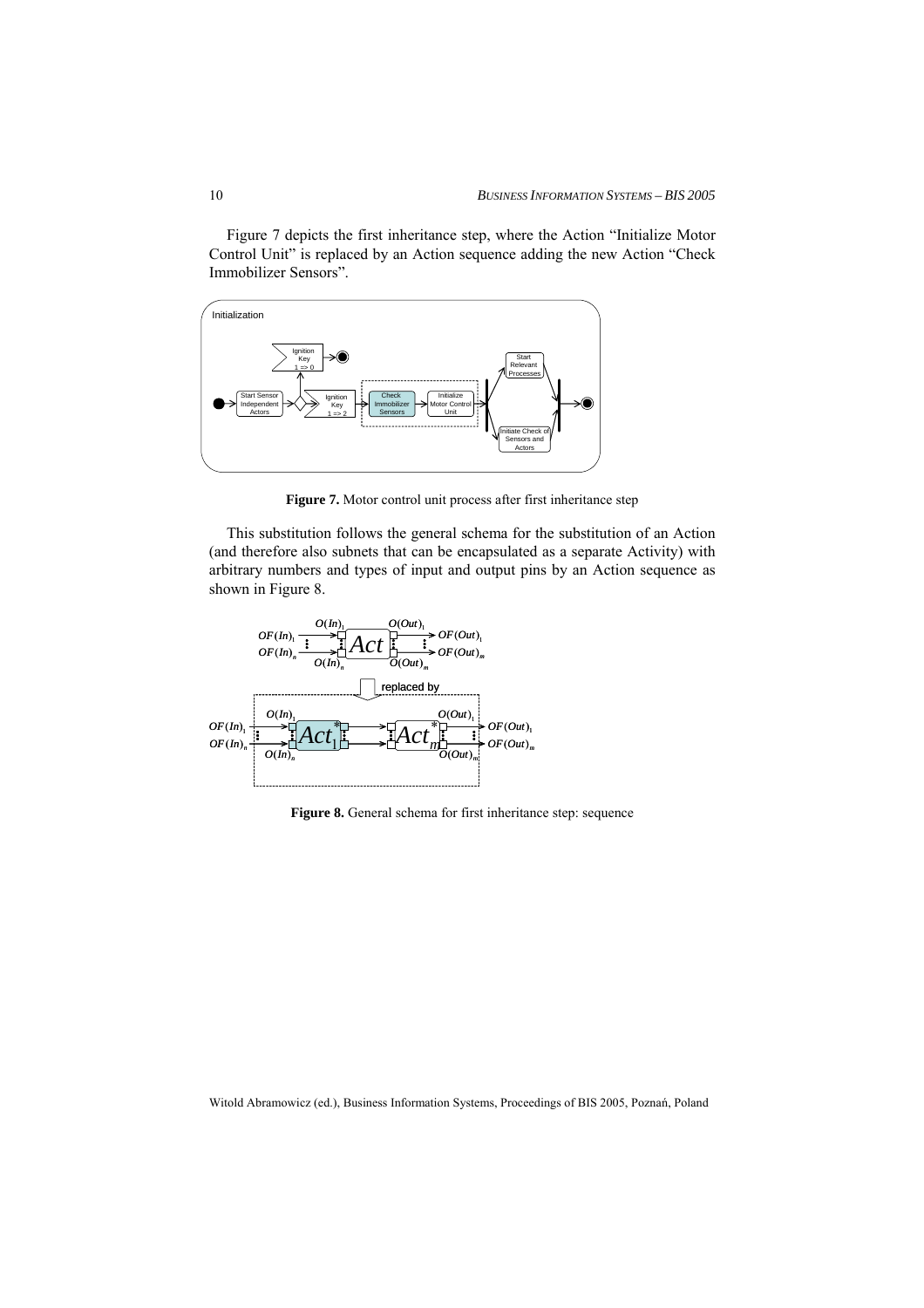In the next step shown in Figure 9 for the Action "Check Immobilizer Sensor" a subprocess with two parallel Actions is inserted adding the Action "Initiate Immobilizer Check".



**Figure 9.** Motor control unit process after second inheritance step

The general substitution schema for the inheritance step shown in Figure 9 is depicted in Figure 10.



**Figure 10.** General schema for second inheritance step: parallelism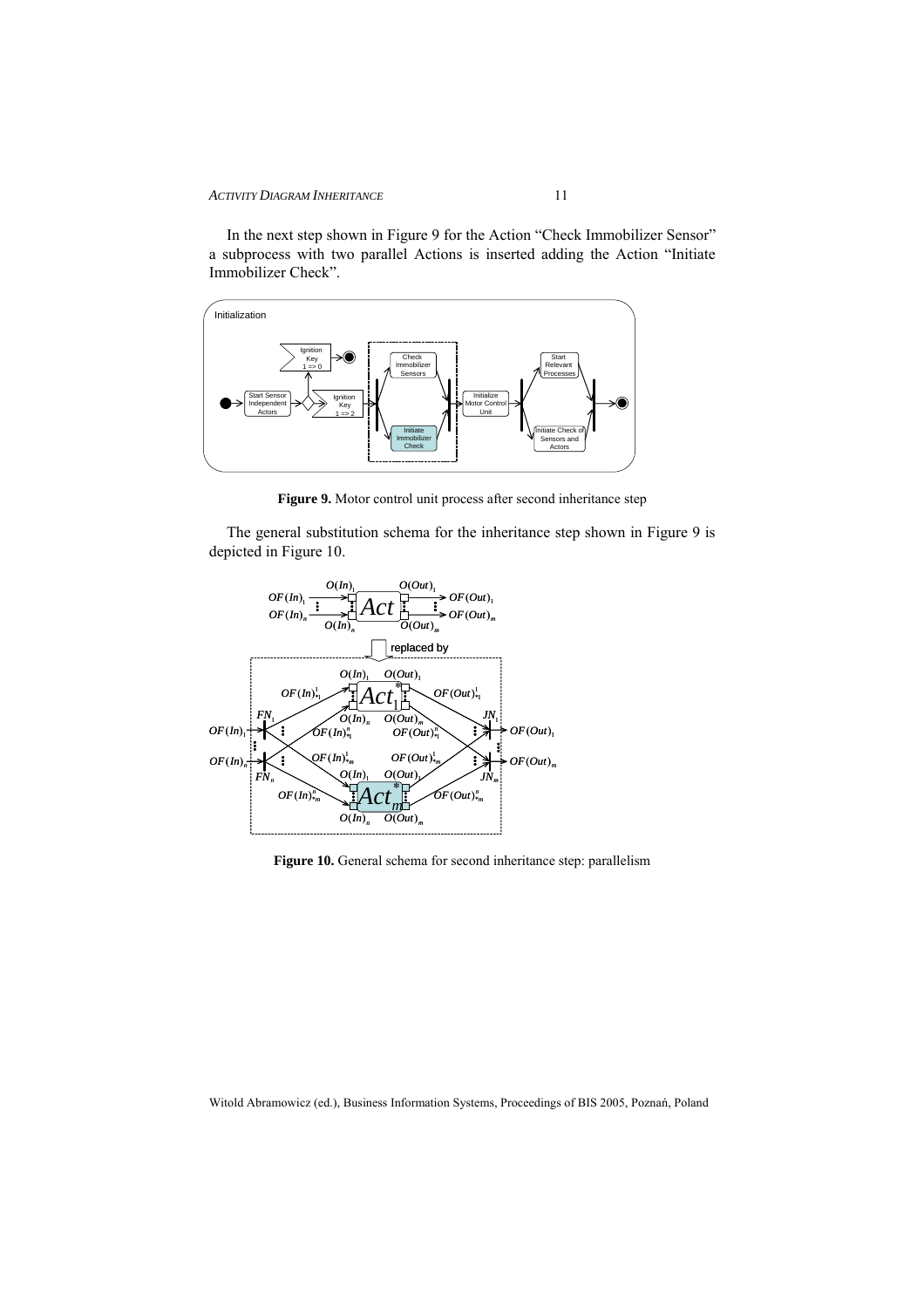Figure 11 shows the final inheritance step, where the subprocess enclosed by the Actions "Start Sensor Independent Actors" and "Initialize Motor Control Unit" is replaced by the same process which will now be executed multiple times depending on whether the immobilizer has been deactivated or not.



**Figure 11.** Motor control unit process after third inheritance step

The modification leading to the diagram in Figure 12 follows the general schema as shown in Figure 11.



**Figure 12.** General schema for third inheritance step: iteration

### **5. Related Work**

One approach for process inheritance has been presented in [2, 3, 1]. This approach is closer related to specialization and is much more restrictive than the inheritance approach introduced in this paper. The transformation rules it is based on can also be expressed by the inheritance transformations introduced in this paper. Another definition of process inheritance, which is much more generic and which is similar to the inheritance definition given in this paper, is introduced in [10]. However, this definition is given for arbitrary processes and it is not discussed how it shall be realized for a concrete process modeling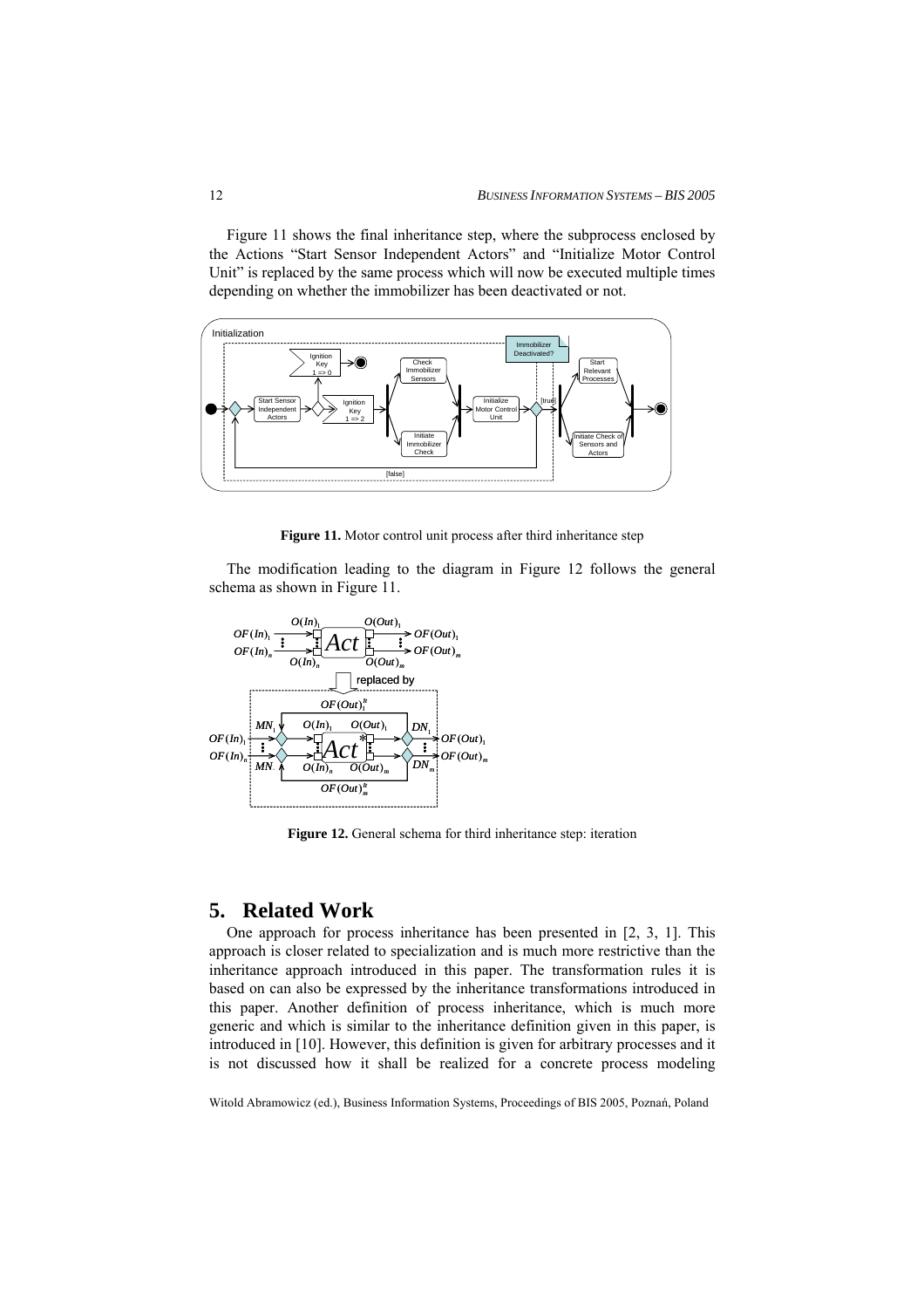language. Other process inheritance approaches known to the author have been suggested for example by [19, 21] but since they are too specialized to a certain process modeling language they will not be regarded here. An overview of several process inheritance approaches can be found in [7].

Concerning the analysis of syntactical correctness of processes, one soundness definition has been given in [1], which could be used as a starting point for the definition of soundness for Activity Diagrams.

### **6. Conclusion**

This paper has given a definition of Activity Diagram and has outlined syntax-maintaining inheritance transformations deduced from the Activity Diagram inheritance definition. What will be considered as a syntactically correct Activity Diagram has been stated informally. The formal definition of syntactical correctness for Activity Diagrams is an open issue of further investigations. Therefore a formalization of the Activity Diagram semantics is required. Moreover an example has been given in this paper of how Activity Diagram inheritance can be applied to derive syntactically correct process diagram variants. Concerning the syntax-maintaining inheritance transformations outlined in section 4 a more general mechanism for the encapsulation of Activity Diagram subprocesses has to be developed in the context of further investigations in order to make Activity Diagram inheritance more powerful. Also the syntax-preserving addition of Activity Diagram elements has to be analyzed.

### **6.1. Outlook**

The long-term goal of our research is to define various variability mechanisms for the process design and to categorize them according to the relevant nonfunctional characteristics of their modification like the maintenance of the syntactical correctness of a process or the modifiability of the process according to respective metrics [16]. The idea is that using the right variability mechanisms the requirements of a system, which are realized by a corresponding system design [17], can be maintained while deriving process design variants for similar software products by means of the suitable variability mechanisms.

Figure 13 visualizes the abovementioned ideas. The upper ellipse shows possible non-functional requirements for software products. Syntactical correctness is the non-functional requirement relevant for software product A and A' whose process design model shall be derived from the process design model of software product A. Therefore syntactical correctness is highlighted. The lower ellipse contains various variability mechanisms with different nonfunctional properties they preserve if being used for the derivation of process variants. An inheritance mechanism shall for example have the property to be correctness-preserving. Therefore it is selected to derive a process design model for software product A' from software product A as shown in the lowest part of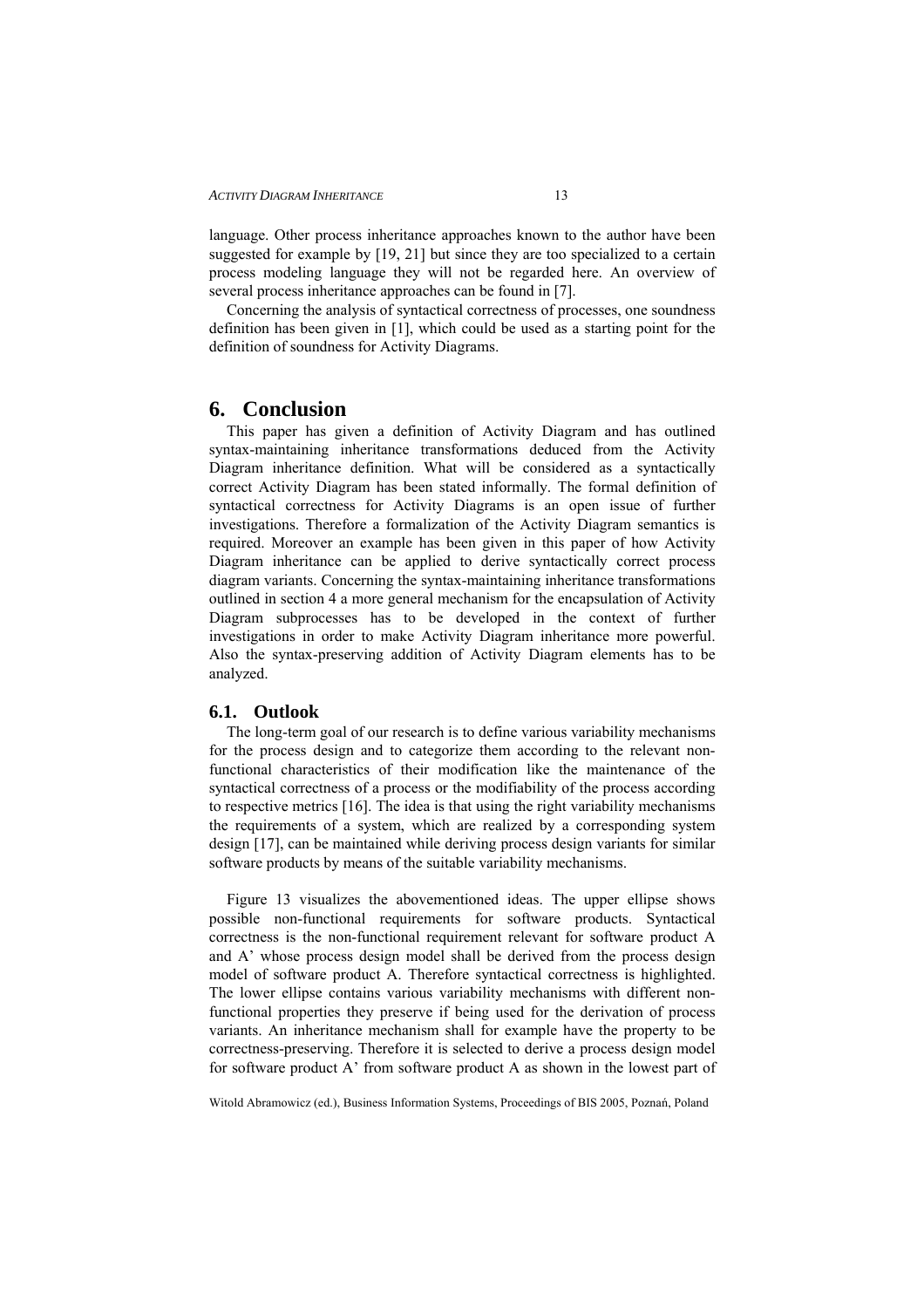the figure. This is possible, since inheritance shall be correctness-preserving and<br>because the process of A shall also be, according to the requirements of A,<br>syntactically correct.<br>Non-Functional<br>System Requirements because the process of A shall also be, according to the requirements of A, syntactically correct.



Figure 13. Requirement driven derivation of process variants by means of appropriate variability mechanisms

# **7. References**

- 1. W.M.P. van der Aalst, K. M. van Hee. Workflow Management: Models, Methods, and Systems. The MIT Press, Cambridge, etc., 2002.
- 2. W.M.P. van der Aalst and T. Basten. Life-cycle Inheritance: A Petri-net-based approach. In P. Azema and G. Balbo, editors, Application and Theory of Petri Nets 1997, volume 1248, pages 62-81. Springer-Verlag, Berlin, 1997.
- 3. W.M.P. van der Aalst. Inheritance of business processes: Four problems one solution. In Weber, H., Ehrig, H., and Reisig, W., editors, Proceedings of the Colloquium on Petri Net Technologies for Modelling Communication Based Systems, pages 1-28, Berlin, Germany, 1999. Fraunhofer-Institute for Software and Systems Engineering (ISST).
- 4. W.M.P. van der Aalst. Inheritance of Dynamic Behaviour in UML. In: D. Moldt (ed.), Proceedings of the Second Workshop on Modelling of Objects, Components and Agents (MOCA 2002), DAIMI 561, 105–120, Aarhus, Denmark, August 2002.
- 5. M. Anastasopoulos and C. Gacek. Implementing product line variabilities. IESE Report No. 089.00/E, November 2000.
- 6. Helmut Balzert. Lehrbuch der Software-Technik: Software-Entwicklung. Spektrum Akademischer Verlag, Heidelberg et al., 2. edition, 2000.
- 7. T. Basten and W.M.P. van der Aalst. Inheritance of Behavior. Journal of Logic and Algebraic Programming, 47(2): 47-145, 2001.